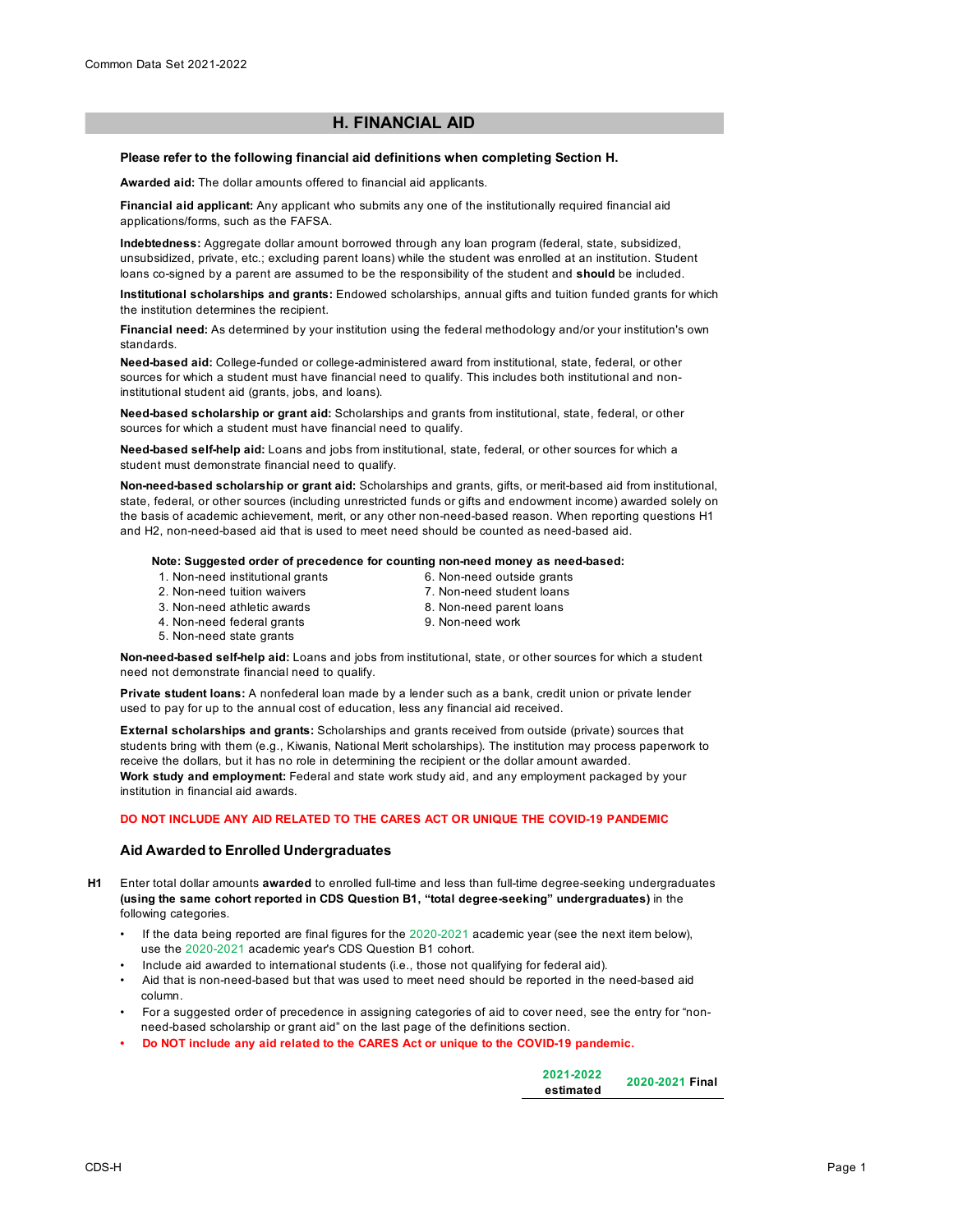x Indicate the academic year for which data are reported for **items H1, H2, H2A**, and **H6** below:

Which needs-analysis methodology does your institution use in awarding institutional aid? **(Formerly H3)**



Federal methodology (FM) Institutional methodology (IM)

Both FM and IM

|                                                                                                                                            | Need-based<br>(Include non-<br>need-based aid<br>use to meet | Non-need-based<br>(Exclude non-<br>need-based aid<br>use to meet |
|--------------------------------------------------------------------------------------------------------------------------------------------|--------------------------------------------------------------|------------------------------------------------------------------|
|                                                                                                                                            | need.)                                                       | need.)                                                           |
| <b>Scholarships/Grants</b>                                                                                                                 |                                                              |                                                                  |
| Federal                                                                                                                                    | \$5,752,261                                                  | \$31,591                                                         |
| <b>State</b> all states, not only the state in which your institution is located                                                           | \$4,862,563                                                  | \$5,284,411                                                      |
| Institutional: Endowed scholarships, annual gifts and tuition funded<br>grants, awarded by the college, excluding athletic aid and tuition |                                                              |                                                                  |
| waivers (which are reported below).                                                                                                        | \$1,020,197                                                  | \$2,612,012                                                      |
| Scholarships/grants from external sources (e.g. Kiwanis, National                                                                          |                                                              |                                                                  |
| Merit) not awarded by the college                                                                                                          |                                                              |                                                                  |
| <b>Total Scholarships/Grants</b>                                                                                                           | \$11,635,021                                                 | \$7,928,014                                                      |
| Self-Help                                                                                                                                  |                                                              |                                                                  |
| Student loans from all sources (excluding parent loans)                                                                                    | \$6,413,525                                                  | \$12,694,654                                                     |
| Federal Work-Study                                                                                                                         | \$977,397                                                    |                                                                  |
| State and other (e.g., institutional) work-study/employment (Note:<br>Excludes Federal Work-Study captured above.)                         |                                                              |                                                                  |
| <b>Total Self-Help</b>                                                                                                                     | \$7,390,922                                                  | \$12,694,654                                                     |
| <b>Parent Loans</b>                                                                                                                        | \$0                                                          | \$3,670,762                                                      |
| <b>Tuition Waivers</b>                                                                                                                     |                                                              |                                                                  |
| Note: Reporting is optional. Report tuition waivers in this row if you choose                                                              |                                                              |                                                                  |
| to report them. Do not report tuition waivers elsewhere.                                                                                   | \$0                                                          | \$0                                                              |
| <b>Athletic Awards</b>                                                                                                                     | \$0                                                          | \$0                                                              |

**H2 Number of Enrolled Students Awarded Aid:** List the number of degree-seeking full-time and less-than-full-time undergraduates who applied for and were awarded financial aid from any source.

- • **Aid that is non-need-based but that was used to meet need should be counted as need based aid.**
- Numbers should reflect the cohort awarded the dollars reported in H1.
- In the chart below, students may be counted in more than one row, and full-time freshmen should also be counted as full-time undergraduates.
- • **Do NOT include any aid related to the CARES Act or unique to the COVID-19 pandemic.**

|   |                                                                                                                                            | First-time Full-<br>time Freshmen | <b>Full-time</b><br>Undergrad<br>(Incl. Fresh) | Less Than<br><b>Full-time</b><br>Undergrad |
|---|--------------------------------------------------------------------------------------------------------------------------------------------|-----------------------------------|------------------------------------------------|--------------------------------------------|
| A | Number of degree-seeking undergraduate students (CDS<br>Item B1 if reporting on Fall 2021 cohort)                                          | 1002                              | 4295                                           | 173                                        |
| в | Number of students in line a who applied for need-based<br>financial aid                                                                   | 874                               | 3149                                           | 79                                         |
| C | Number of students in line <b>b</b> who were determined to have<br>financial need                                                          | 587                               | 2275                                           | 58                                         |
| D | Number of students in line c who were awarded any<br>financial aid                                                                         | 587                               | 2274                                           | 56                                         |
| Е | Number of students in line <b>d</b> who were awarded any need-<br>based scholarship or grant aid                                           | 517                               | 1723                                           | 42                                         |
| F | Number of students in line d who were awarded any need-<br>based self-help aid                                                             | 417                               | 1558                                           | 32                                         |
| G | Number of students in line <b>d</b> who were awarded any non-<br>need-based scholarship or grant aid                                       | 369                               | 1203                                           | 15                                         |
| н | Number of students in line <b>d</b> whose need was fully met<br>(exclude PLUS loans, unsubsidized loans, and private<br>alternative loans) | 55                                | 191                                            | 6                                          |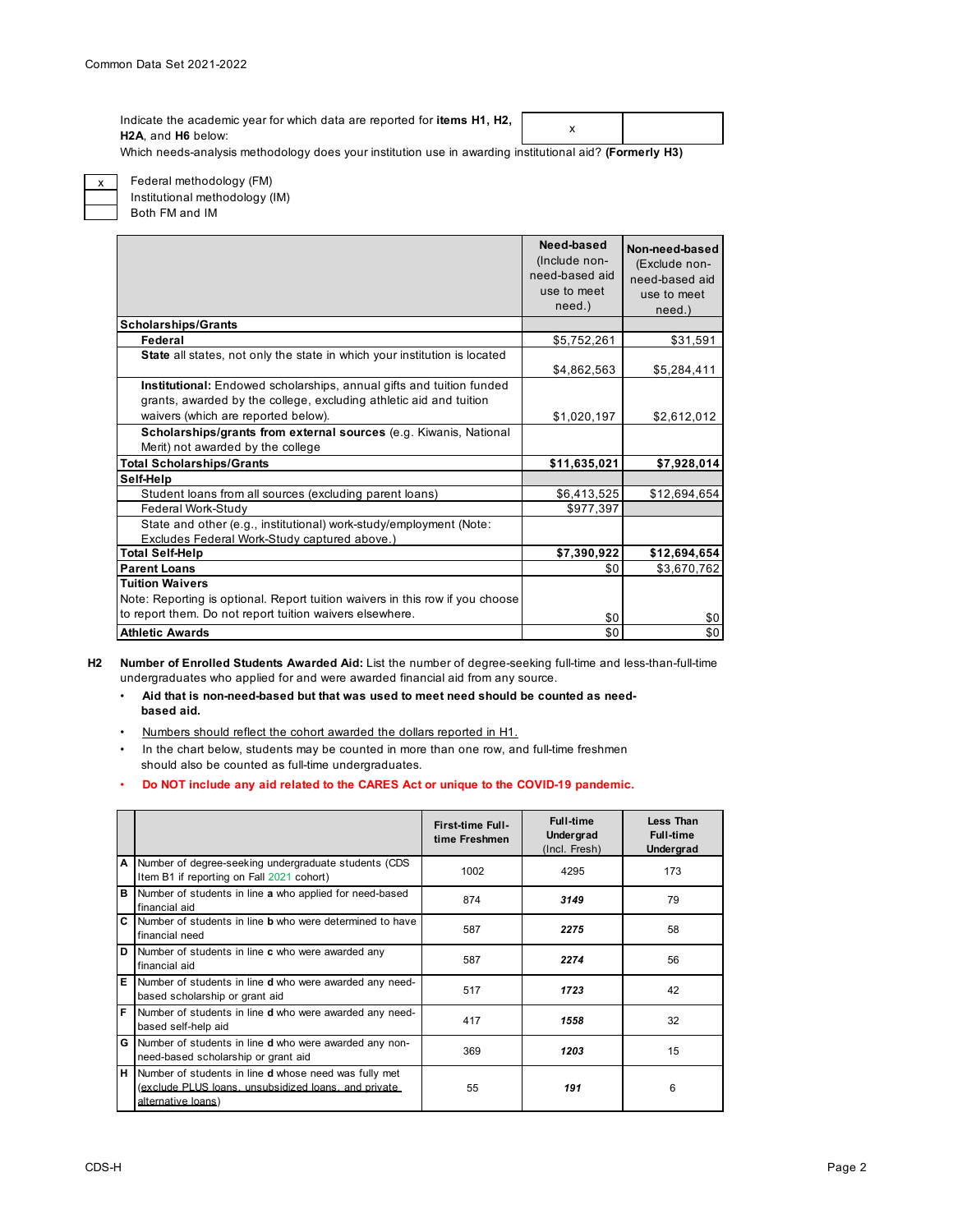| IT       | On average, the percentage of need that was met of<br>students who were awarded any need-based aid. Exclude<br>any aid that was awarded in excess of need as well as<br>any resources that were awarded to replace EFC (PLUS<br>loans, unsubsidized loans, and private alternative loans) | 64.0%          | 63.0%           | 43.0%          |
|----------|-------------------------------------------------------------------------------------------------------------------------------------------------------------------------------------------------------------------------------------------------------------------------------------------|----------------|-----------------|----------------|
| IJ       | The average financial aid package of those in line <b>d</b> .<br>Exclude any resources that were awarded to replace EFC<br>(PLUS loans, unsubsidized loans, and private alternative<br>loans)                                                                                             | 11,026.46<br>S | \$<br>10,914.39 | \$<br>6,312.23 |
| <b>K</b> | Average need-based scholarship and grant award of those<br>in line e                                                                                                                                                                                                                      | \$<br>6.096.03 | 6,360.23<br>\$  | \$<br>4.288.60 |
| IL.      | Average need-based self-help award (excluding PLUS<br>loans, unsubsidized loans, and private alternative loans)<br>of those in line f                                                                                                                                                     | 3,719.23<br>\$ | 4,574.65<br>S   | \$<br>3,967.91 |
| M        | Average need-based loan (excluding PLUS loans.<br>unsubsidized loans, and private alternative loans) of<br>those in line f who were awarded a need-based loan                                                                                                                             | 3.241.61<br>S  | 4.233.67<br>S   | \$<br>3.846.03 |

#### **H2A Number of Enrolled Students Awarded Non-need-based Scholarships and Grants:** List the number of degree-seeking full-time and less-than-full-time undergraduates who had no financial need and who were awarded institutional non-need-based scholarship or grant aid.

- Numbers should reflect the cohort awarded the dollars reported in H1.
- In the chart below, students may be counted in more than one row, and full-time freshmen should also be counted as full-time undergraduates.
- **Do NOT include any aid related to the CARES Act or unique to the COVID-19 pandemic.**

|          |                                                                                                                                                                                                                  | <b>First-time</b><br><b>Full-time</b><br><b>Freshmen</b> | <b>Full-time</b><br>Undergrad<br>(Incl. Fresh.) | Less Than<br><b>Full-time</b><br>Undergrad |
|----------|------------------------------------------------------------------------------------------------------------------------------------------------------------------------------------------------------------------|----------------------------------------------------------|-------------------------------------------------|--------------------------------------------|
| IN.      | Number of students in line a who had no financial need<br>and who were awarded institutional non-need-based<br>scholarship or grant aid (exclude those who were awarded<br>athletic awards and tuition benefits) | 98                                                       | 396                                             |                                            |
| $\circ$  | Average dollar amount of institutional non-need-based<br>scholarship and grant aid awarded to students in line n                                                                                                 | \$<br>1,387.70                                           | \$2,611.93                                      | 7.000                                      |
| P        | Number of students in line a who were awarded an<br>institutional non-need-based athletic scholarship or grant                                                                                                   | 0                                                        | 0                                               | $\Omega$                                   |
| $\Omega$ | Average dollar amount of institutional non-need-based<br>athletic scholarships and grants awarded to students in<br>line <b>p</b>                                                                                | \$0                                                      | \$0                                             | \$0                                        |

## **Note: These are the graduates and loan types to include and exclude in order to fill out CDS H4 and H5.**

Include:

- •2021 undergraduate class: all students who started at your institution as first-time students and received a bachelor's degree between July 1, 2020 and June 30, 2021.
- Only loans made to students who borrowed while enrolled at your institution.
- Co-signed loans.

Exclude

- Students who transferred in.
- Money borrowed at other institutions.
- Parent loans
- Students who did not graduate or who graduated with another degree or certificate (but no bachelor's degree).
- **Any aid related to the CARE Act or unique the COVID-19 pandemic.**
- **H4 Provide the number of students in the 2021 undergraduate class who started at your institution as first-time students and received a bachelor's degree between July 1, 2020 and June 30, 2021. Exclude students who transferred into your institution.**

**759**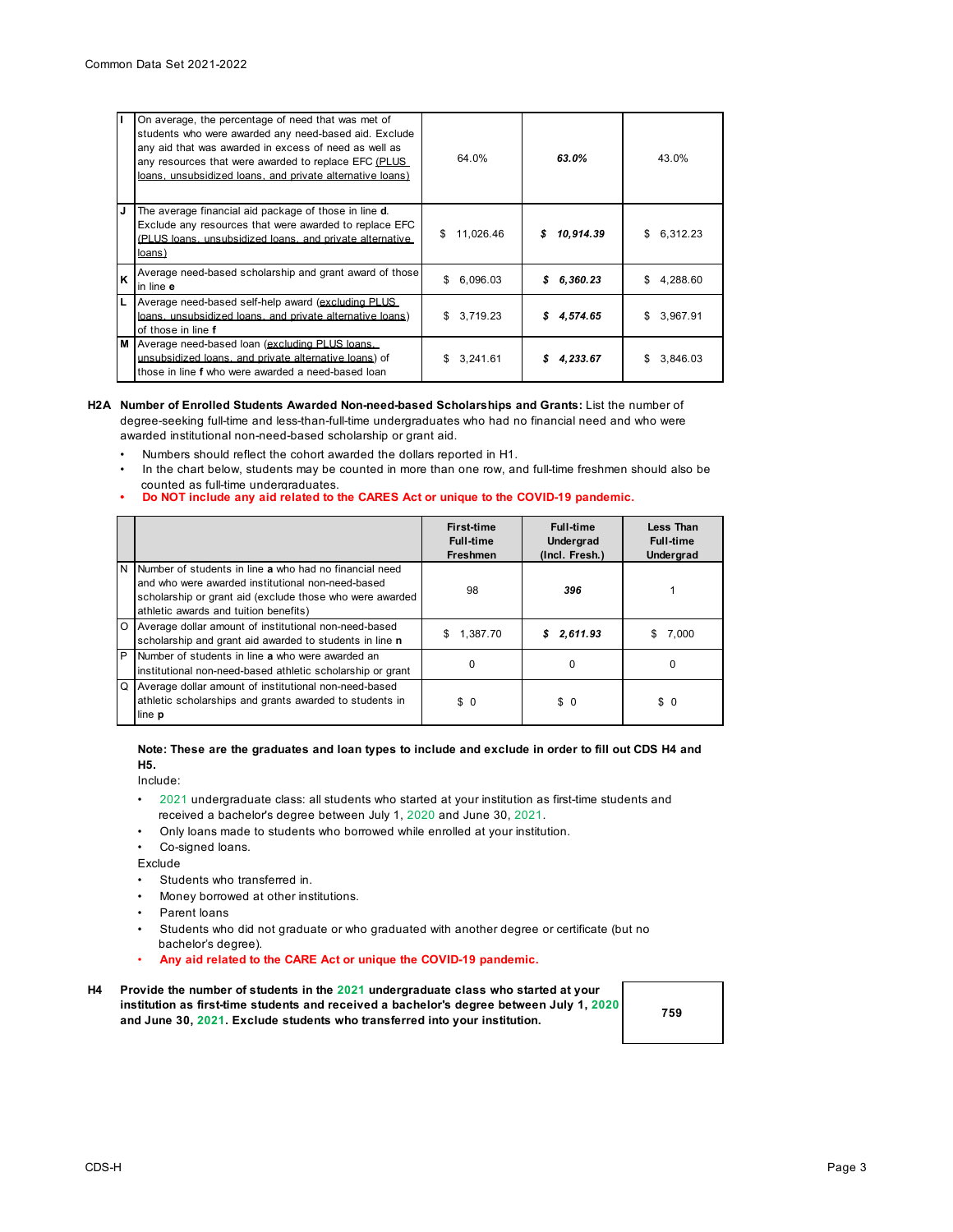**H5. Number and percent of students in class (defined in H4 above) borrowing from federal, non-federal, and any loan sources, and the average (or mean) amount borrowed.**

- The "Average per-undergraduate-borrower cumulative principal borrowed," is designed to provide better information about student borrowing from federal and nonfederal (institutional, state, commercial) sources.
- The numbers, percentages, and averages for each row should be based only on the loan source specified for the particular row. For example, the federal loans average (row b) should only be the cumulative average of federal loans and the private loans average (row e) should only be the cumulative average of private loans.

| Source/Type of Loan |                                                                                                                                                                                                                                                                 | Percent of the<br>Number in the<br>class (defined<br>class (defined in<br>above) who<br>H4 above) who<br>borrowed from<br>borrowed from<br>the types of<br>the types of<br>loans specified<br>loans specified<br>in the first<br>in the first<br>column (nearest<br>column<br>$1\%$ |       | Average per-<br>undergraduate-<br>borrower<br>cumulative<br>principal<br>borrowed from<br>the types of<br>loans specified<br>in the first<br>column (nearest<br>\$1) |  |
|---------------------|-----------------------------------------------------------------------------------------------------------------------------------------------------------------------------------------------------------------------------------------------------------------|-------------------------------------------------------------------------------------------------------------------------------------------------------------------------------------------------------------------------------------------------------------------------------------|-------|----------------------------------------------------------------------------------------------------------------------------------------------------------------------|--|
|                     | Any Ioan program: Federal Perkins, Federal Stafford<br>Subsidized and Unsubsidized, institutional, state, private<br>A loans that your institution is aware of, etc. Include both<br>Federal Direct Student Loans and Federal Family<br><b>Education Loans.</b> | 491                                                                                                                                                                                                                                                                                 | 65.0% | \$22,631                                                                                                                                                             |  |
| <sub>B</sub>        | Federal Ioan programs: Federal Perkins, Federal Stafford<br>Subsidized and Unsubsidized. Include both Federal Direct<br>Student Loans and Federal Family Education Loans.                                                                                       | 477                                                                                                                                                                                                                                                                                 | 63.0% | \$18,893                                                                                                                                                             |  |
| C                   | Institutional loan programs.                                                                                                                                                                                                                                    | $\Omega$                                                                                                                                                                                                                                                                            | 0.0%  | \$0                                                                                                                                                                  |  |
| D                   | State loan programs.                                                                                                                                                                                                                                            | 0                                                                                                                                                                                                                                                                                   | 0.0%  | \$0                                                                                                                                                                  |  |
| E                   | Private student loans made by a bank or lender.                                                                                                                                                                                                                 | 87                                                                                                                                                                                                                                                                                  | 11.0% | \$24,138                                                                                                                                                             |  |

## **Aid to Undergraduate Degree-seeking Nonresident Aliens**

### **• Report numbers and dollar amounts for the same academic year checked in item H1**

**H6** Indicate your institution's policy regarding institutional scholarship and grant aid for undergraduate degreeseeking nonresident aliens:

Institutional need-based scholarship or grant aid is available Institutional non-need-based scholarship or grant aid is available Institutional scholarship or grant aid is not available

If institutional financial aid is available for undergraduate degree-seeking nonresident aliens, provide the number of undergraduate degree-seeking nonresident aliens who were awarded need-based or non-need-based aid:

| Average dollar amount of institutional financial aid awarded to undergraduate degree-      |            |
|--------------------------------------------------------------------------------------------|------------|
| seeking nonresident aliens:                                                                | \$5.466.92 |
|                                                                                            |            |
| Total dollar amount of institutional financial aid awarded to undergraduate degree-seeking |            |

**H7** Check off all financial aid forms nonresident alien first-year financial aid applicants must submit:

nonresident aliens:

24

\$131,206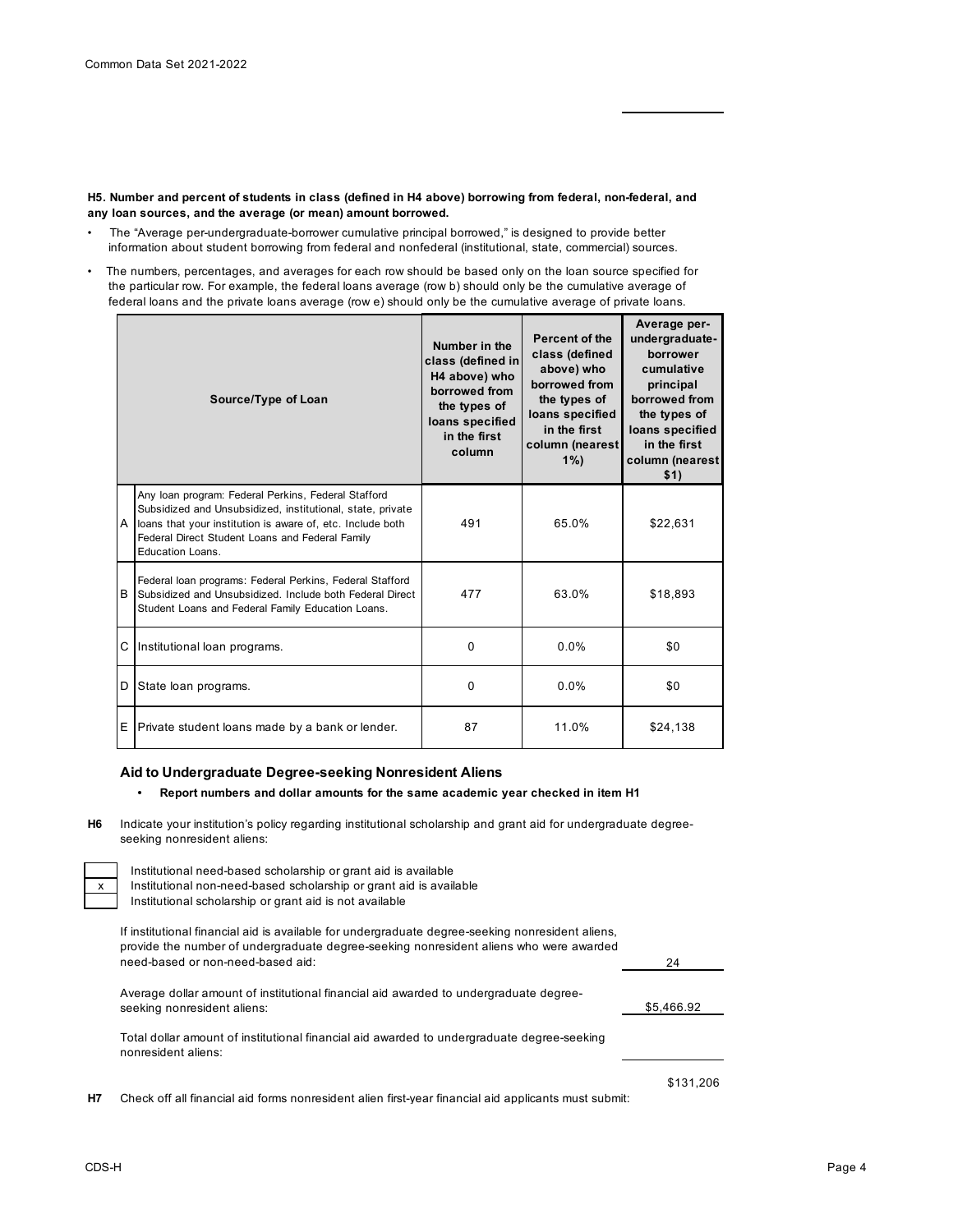## **Process for First-Year/Freshman Students**

**H8** Check off all financial aid forms domestic first-year (freshman) financial aid applicants must submit:

|   | <b>FAFSA</b>                         |
|---|--------------------------------------|
|   | Institution's own financial aid form |
|   | CSS/Financial Aid PROFILE            |
| x | State aid form                       |
|   | Noncustodial PROFILE                 |
|   | <b>Business/Farm Supplement</b>      |
|   | Other (specify):                     |
|   |                                      |
|   |                                      |

**H9** Indicate filing dates for first-year (freshman) students:

Priority date for filing required financial aid forms:

Deadline for filing required financial aid forms:

- $\mathbf{L}$ No deadline for filing required forms (applications processed on a rolling basis)
- **H10** Indicate notification dates for first-year (freshman) students (answer a or b):

a) Students notified on or about (date):

b) Students notified on a rolling basis: x Yes No If yes, starting date:

**H11** Indicate reply dates:

| weeks of notification. |  |
|------------------------|--|
|                        |  |

# **Types of Aid Available**

Please check off all types of aid available to undergraduates at your institution:

**H12 Loans**

| х | Direct Subsidized Stafford Loans                  |
|---|---------------------------------------------------|
| X | Direct Unsubsidized Stafford Loans                |
| x | Direct PLUS Loans                                 |
|   | <b>Federal Perkins Loans</b>                      |
|   | <b>Federal Nursing Loans</b>                      |
|   | State Loans                                       |
|   | College/university loans from institutional funds |
|   | Other (specify):                                  |
|   |                                                   |

#### **H13 Need Based Scholarships and Grants**

| X | <b>Federal Pell</b>                                                  |
|---|----------------------------------------------------------------------|
| X | SEOG                                                                 |
| x | State scholarships/grants                                            |
|   | Private scholarships                                                 |
| x | College/university scholarship or grant aid from institutional funds |
|   | United Negro College Fund                                            |
|   |                                                                      |